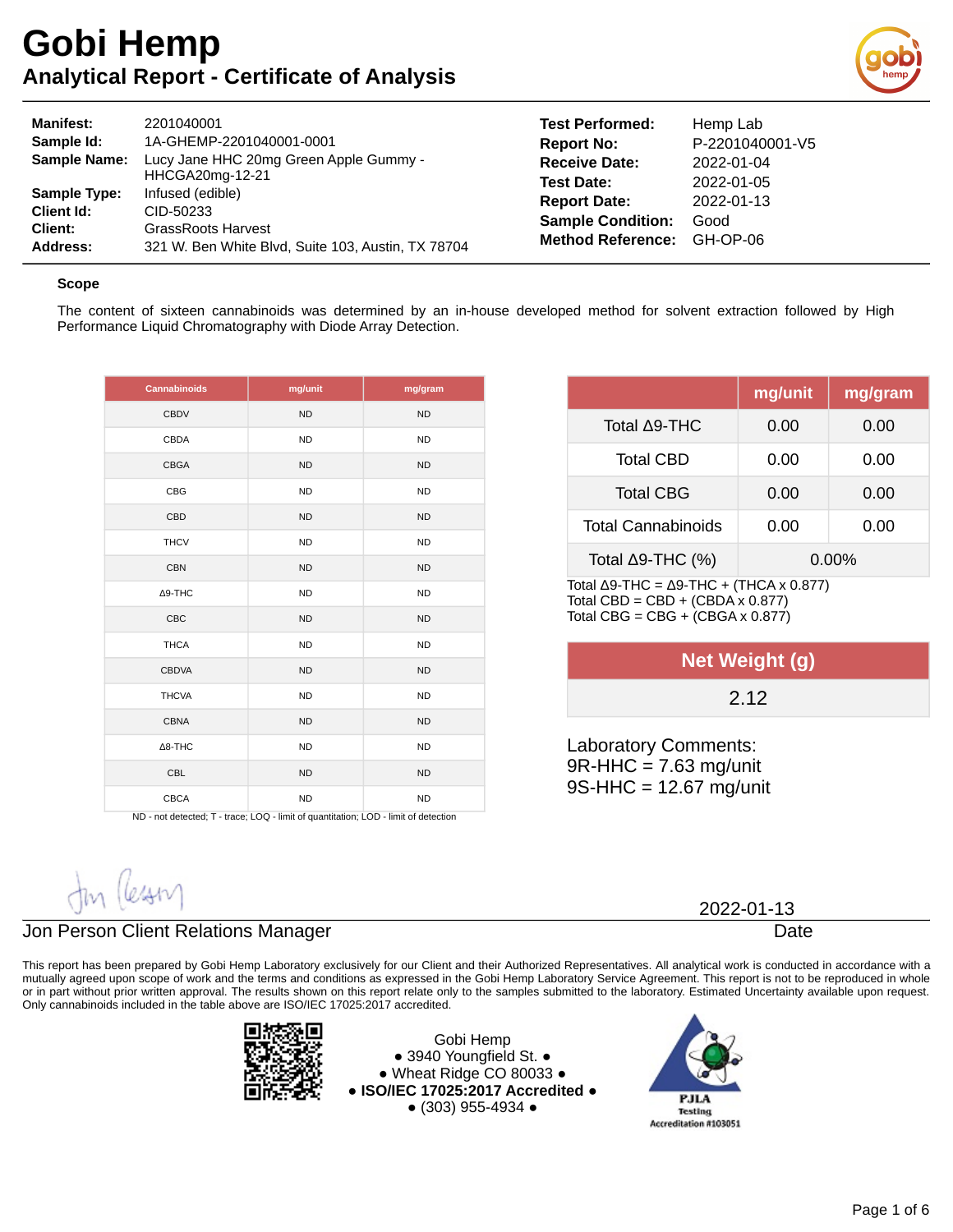

| <b>Manifest:</b><br>Sample Id:<br><b>Sample Name:</b>                  | 2201040001<br>1A-GHEMP-2201040001-0002<br>Lucy Jane HHC 20mg Strawberry-Watermelon Gummy -<br>HHCSW20mg-12-21    | <b>Test Performed:</b><br><b>Report No:</b><br><b>Receive Date:</b><br><b>Test Date:</b> | Hemp Lab<br>P-2201040001-V5<br>2022-01-04<br>2022-01-05 |
|------------------------------------------------------------------------|------------------------------------------------------------------------------------------------------------------|------------------------------------------------------------------------------------------|---------------------------------------------------------|
| <b>Sample Type:</b><br><b>Client Id:</b><br>Client:<br><b>Address:</b> | Infused (edible)<br>CID-50233<br><b>GrassRoots Harvest</b><br>321 W. Ben White Blvd, Suite 103, Austin, TX 78704 | <b>Report Date:</b><br><b>Sample Condition:</b><br><b>Method Reference:</b>              | 2022-01-13<br>Good<br>GH-OP-06                          |

#### **Scope**

The content of sixteen cannabinoids was determined by an in-house developed method for solvent extraction followed by High Performance Liquid Chromatography with Diode Array Detection.

| <b>Cannabinoids</b> | mg/unit   | mg/gram   |
|---------------------|-----------|-----------|
| <b>CBDV</b>         | <b>ND</b> | ND        |
| <b>CBDA</b>         | <b>ND</b> | <b>ND</b> |
| CBGA                | <b>ND</b> | <b>ND</b> |
| CBG                 | <b>ND</b> | <b>ND</b> |
| <b>CBD</b>          | T         | T         |
| <b>THCV</b>         | <b>ND</b> | <b>ND</b> |
| <b>CBN</b>          | <b>ND</b> | <b>ND</b> |
| Δ9-THC              | <b>ND</b> | <b>ND</b> |
| <b>CBC</b>          | <b>ND</b> | <b>ND</b> |
| <b>THCA</b>         | <b>ND</b> | <b>ND</b> |
| <b>CBDVA</b>        | <b>ND</b> | <b>ND</b> |
| <b>THCVA</b>        | <b>ND</b> | <b>ND</b> |
| <b>CBNA</b>         | <b>ND</b> | <b>ND</b> |
| $\Delta$ 8-THC      | <b>ND</b> | <b>ND</b> |
| <b>CBL</b>          | <b>ND</b> | <b>ND</b> |
| CBCA                | <b>ND</b> | <b>ND</b> |

ND - not detected; T - trace; LOQ - limit of quantitation; LOD - limit of detection

| mg/unit      | mg/gram  |
|--------------|----------|
| 0.00         | 0.00     |
| т            | т        |
| 0.00         | 0.00     |
| $\mathbf{I}$ | Т        |
|              | $0.00\%$ |
|              |          |

TOTAL Δ9-THC = Δ9-THC + (THCA X 0.877) Total CBD =  $CBD + (CBDA \times 0.877)$ Total CBG =  $CBG + (CBGA \times 0.877)$ 

| Net Weight (g) |  |
|----------------|--|
| 2.39           |  |

Laboratory Comments: 9R-HHC = 8.93 mg/unit 9S-HHC = 14.77 mg/unit

2022-01-13

Date

### Jon Person Client Relations Manager

This report has been prepared by Gobi Hemp Laboratory exclusively for our Client and their Authorized Representatives. All analytical work is conducted in accordance with a mutually agreed upon scope of work and the terms and conditions as expressed in the Gobi Hemp Laboratory Service Agreement. This report is not to be reproduced in whole or in part without prior written approval. The results shown on this report relate only to the samples submitted to the laboratory. Estimated Uncertainty available upon request. Only cannabinoids included in the table above are ISO/IEC 17025:2017 accredited.



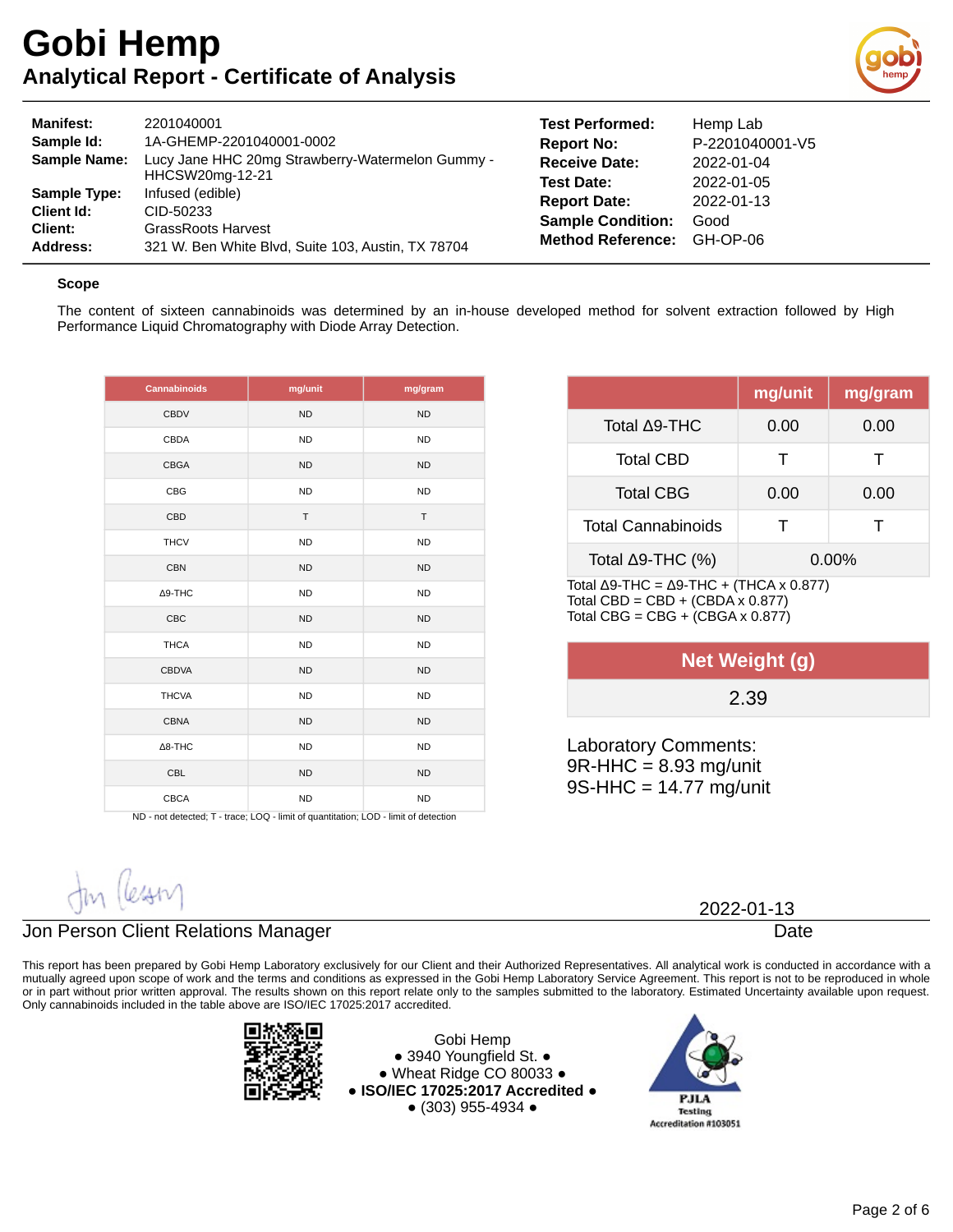

| <b>Manifest:</b>    | 2201040001                                         | <b>Test Performed:</b>   | Hemp Lab        |
|---------------------|----------------------------------------------------|--------------------------|-----------------|
| Sample Id:          | 1A-GHEMP-2201040001-0003                           | <b>Report No:</b>        | P-2201040001-V5 |
| <b>Sample Name:</b> | Lucy Jane HHC 20mg Black Lemonade Gummy -          | <b>Receive Date:</b>     | 2022-01-04      |
|                     | HHCBL20mg-12-21                                    | <b>Test Date:</b>        | 2022-01-05      |
| <b>Sample Type:</b> | Infused (edible)                                   | <b>Report Date:</b>      | 2022-01-13      |
| <b>Client Id:</b>   | CID-50233                                          | <b>Sample Condition:</b> | Good            |
| Client:             | <b>GrassRoots Harvest</b>                          | <b>Method Reference:</b> | GH-OP-06        |
| Address:            | 321 W. Ben White Blvd, Suite 103, Austin, TX 78704 |                          |                 |

#### **Scope**

The content of sixteen cannabinoids was determined by an in-house developed method for solvent extraction followed by High Performance Liquid Chromatography with Diode Array Detection.

| Cannabinoids   | mg/unit      | mg/gram   |
|----------------|--------------|-----------|
| <b>CBDV</b>    | <b>ND</b>    | <b>ND</b> |
| CBDA           | <b>ND</b>    | <b>ND</b> |
| CBGA           | <b>ND</b>    | <b>ND</b> |
| <b>CBG</b>     | <b>ND</b>    | <b>ND</b> |
| CBD            | $\mathsf{T}$ | T         |
| <b>THCV</b>    | <b>ND</b>    | <b>ND</b> |
| <b>CBN</b>     | <b>ND</b>    | <b>ND</b> |
| $\Delta$ 9-THC | <b>ND</b>    | <b>ND</b> |
| <b>CBC</b>     | <b>ND</b>    | <b>ND</b> |
| <b>THCA</b>    | <b>ND</b>    | <b>ND</b> |
| <b>CBDVA</b>   | <b>ND</b>    | <b>ND</b> |
| <b>THCVA</b>   | <b>ND</b>    | <b>ND</b> |
| <b>CBNA</b>    | <b>ND</b>    | <b>ND</b> |
| $\Delta$ 8-THC | <b>ND</b>    | <b>ND</b> |
| <b>CBL</b>     | <b>ND</b>    | <b>ND</b> |
| <b>CBCA</b>    | <b>ND</b>    | <b>ND</b> |

| ND - not detected; T - trace; LOQ - limit of quantitation; LOD - limit of detection |  |
|-------------------------------------------------------------------------------------|--|
|                                                                                     |  |
|                                                                                     |  |

|                                                        | mg/unit  | mg/gram |
|--------------------------------------------------------|----------|---------|
| Total ∆9-THC                                           | 0.00     | 0.00    |
| <b>Total CBD</b>                                       | т        | т       |
| <b>Total CBG</b>                                       | 0.00     | 0.00    |
| <b>Total Cannabinoids</b>                              | т        | т       |
| Total $\Delta$ 9-THC (%)                               | $0.00\%$ |         |
| Total $\Delta$ 9-THC = $\Delta$ 9-THC + (THCA x 0.877) |          |         |

Total CBD = CBD + (CBDA  $\times$  0.877) Total CBG =  $CBG + (CBGA \times 0.877)$ 

| Net Weight (g) |  |
|----------------|--|
| 2.27           |  |

Laboratory Comments:  $9R$ -HHC = 8.42 mg/unit 9S-HHC = 13.93 mg/unit

2022-01-13

Date

## Jon Person Client Relations Manager

This report has been prepared by Gobi Hemp Laboratory exclusively for our Client and their Authorized Representatives. All analytical work is conducted in accordance with a mutually agreed upon scope of work and the terms and conditions as expressed in the Gobi Hemp Laboratory Service Agreement. This report is not to be reproduced in whole or in part without prior written approval. The results shown on this report relate only to the samples submitted to the laboratory. Estimated Uncertainty available upon request. Only cannabinoids included in the table above are ISO/IEC 17025:2017 accredited.



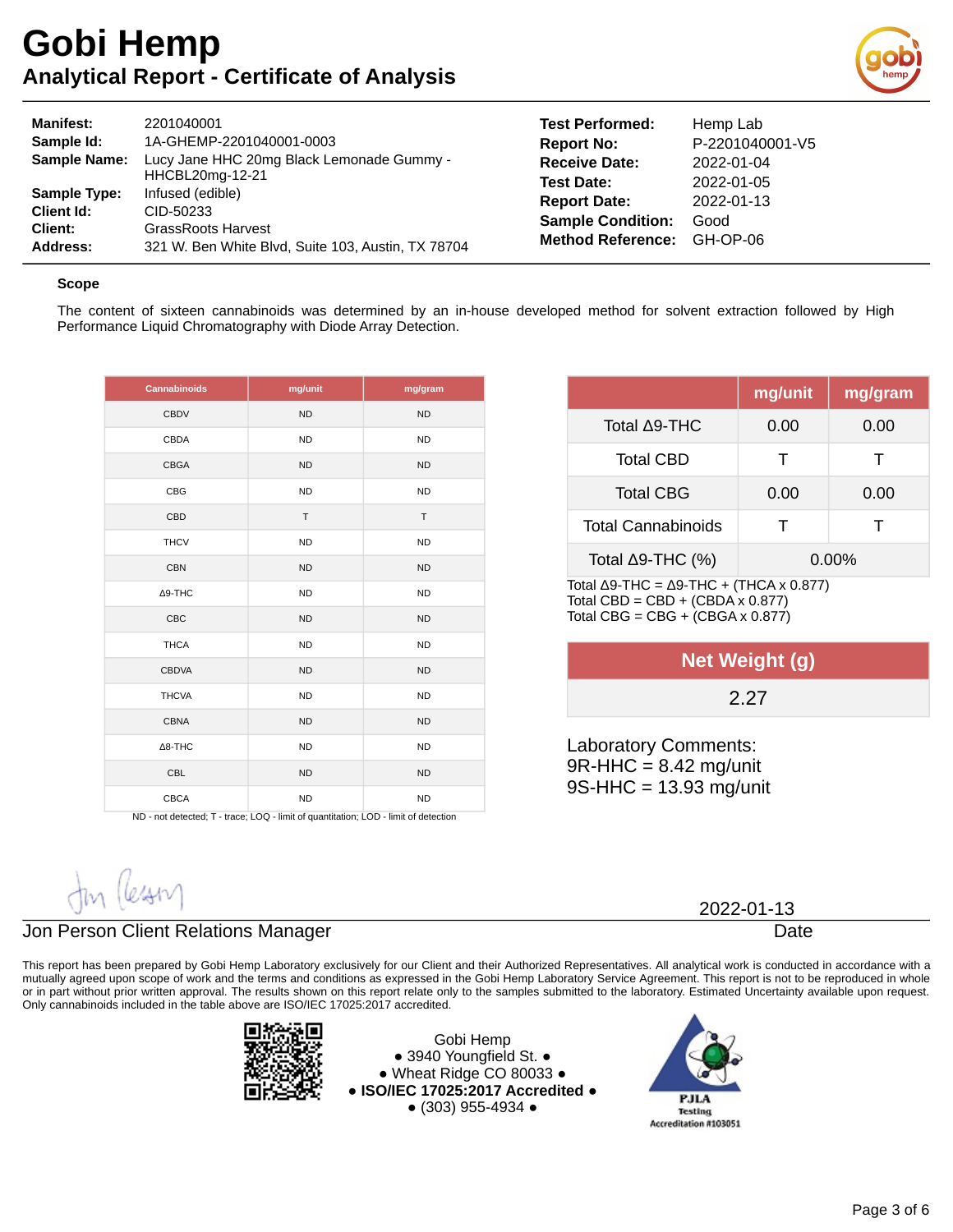

| <b>Manifest:</b>    | 2201040001                                         | <b>Test Performed:</b>   | Hemp Lab        |
|---------------------|----------------------------------------------------|--------------------------|-----------------|
| Sample Id:          | 1A-GHEMP-2201040001-0004                           | <b>Report No:</b>        | P-2201040001-V5 |
| <b>Sample Name:</b> | Lucy Jane HHC 20mg Peach Gummy - HHCP20mg-12-21    | <b>Receive Date:</b>     | 2022-01-04      |
| <b>Sample Type:</b> | Infused (edible)                                   | <b>Test Date:</b>        | 2022-01-05      |
| <b>Client Id:</b>   | CID-50233                                          | <b>Report Date:</b>      | 2022-01-13      |
| Client:             | <b>GrassRoots Harvest</b>                          | <b>Sample Condition:</b> | Good            |
| Address:            | 321 W. Ben White Blvd, Suite 103, Austin, TX 78704 | <b>Method Reference:</b> | GH-OP-06        |

#### **Scope**

The content of sixteen cannabinoids was determined by an in-house developed method for solvent extraction followed by High Performance Liquid Chromatography with Diode Array Detection.

| Cannabinoids   | mg/unit   | mg/gram   |
|----------------|-----------|-----------|
| <b>CBDV</b>    | <b>ND</b> | <b>ND</b> |
| CBDA           | <b>ND</b> | <b>ND</b> |
| <b>CBGA</b>    | <b>ND</b> | <b>ND</b> |
| <b>CBG</b>     | <b>ND</b> | <b>ND</b> |
| CBD            | <b>ND</b> | <b>ND</b> |
| <b>THCV</b>    | <b>ND</b> | <b>ND</b> |
| <b>CBN</b>     | <b>ND</b> | <b>ND</b> |
| $\Delta$ 9-THC | <b>ND</b> | <b>ND</b> |
| <b>CBC</b>     | <b>ND</b> | <b>ND</b> |
| <b>THCA</b>    | <b>ND</b> | <b>ND</b> |
| <b>CBDVA</b>   | <b>ND</b> | <b>ND</b> |
| <b>THCVA</b>   | <b>ND</b> | <b>ND</b> |
| <b>CBNA</b>    | <b>ND</b> | <b>ND</b> |
| $\Delta$ 8-THC | <b>ND</b> | <b>ND</b> |
| <b>CBL</b>     | <b>ND</b> | <b>ND</b> |
| <b>CBCA</b>    | <b>ND</b> | <b>ND</b> |

ND - not detected; T - trace; LOQ - limit of quantitation; LOD - limit of detection

|                           | mg/unit  | mg/gram |
|---------------------------|----------|---------|
| Total ∆9-THC              | 0.00     | 0.00    |
| <b>Total CBD</b>          | 0.00     | 0.00    |
| <b>Total CBG</b>          | 0.00     | 0.00    |
| <b>Total Cannabinoids</b> | 0.00     | 0.00    |
| Total $\Delta$ 9-THC (%)  | $0.00\%$ |         |

Total Δ9-THC =  $Δ9-THC + (THCA × 0.877)$ Total CBD = CBD + (CBDA x  $0.877$ ) Total CBG =  $CBG + (CBGA \times 0.877)$ 

| Net Weight (g) |  |
|----------------|--|
| 2.48           |  |
|                |  |

Laboratory Comments:  $9R$ -HHC = 9.19 mg/unit 9S-HHC = 15.23 mg/unit

### Jon Person Client Relations Manager

This report has been prepared by Gobi Hemp Laboratory exclusively for our Client and their Authorized Representatives. All analytical work is conducted in accordance with a mutually agreed upon scope of work and the terms and conditions as expressed in the Gobi Hemp Laboratory Service Agreement. This report is not to be reproduced in whole or in part without prior written approval. The results shown on this report relate only to the samples submitted to the laboratory. Estimated Uncertainty available upon request. Only cannabinoids included in the table above are ISO/IEC 17025:2017 accredited.



Gobi Hemp ● 3940 Youngfield St. ● ● Wheat Ridge CO 80033 ● **● ISO/IEC 17025:2017 Accredited ●** ● (303) 955-4934 ●



2022-01-13

Date